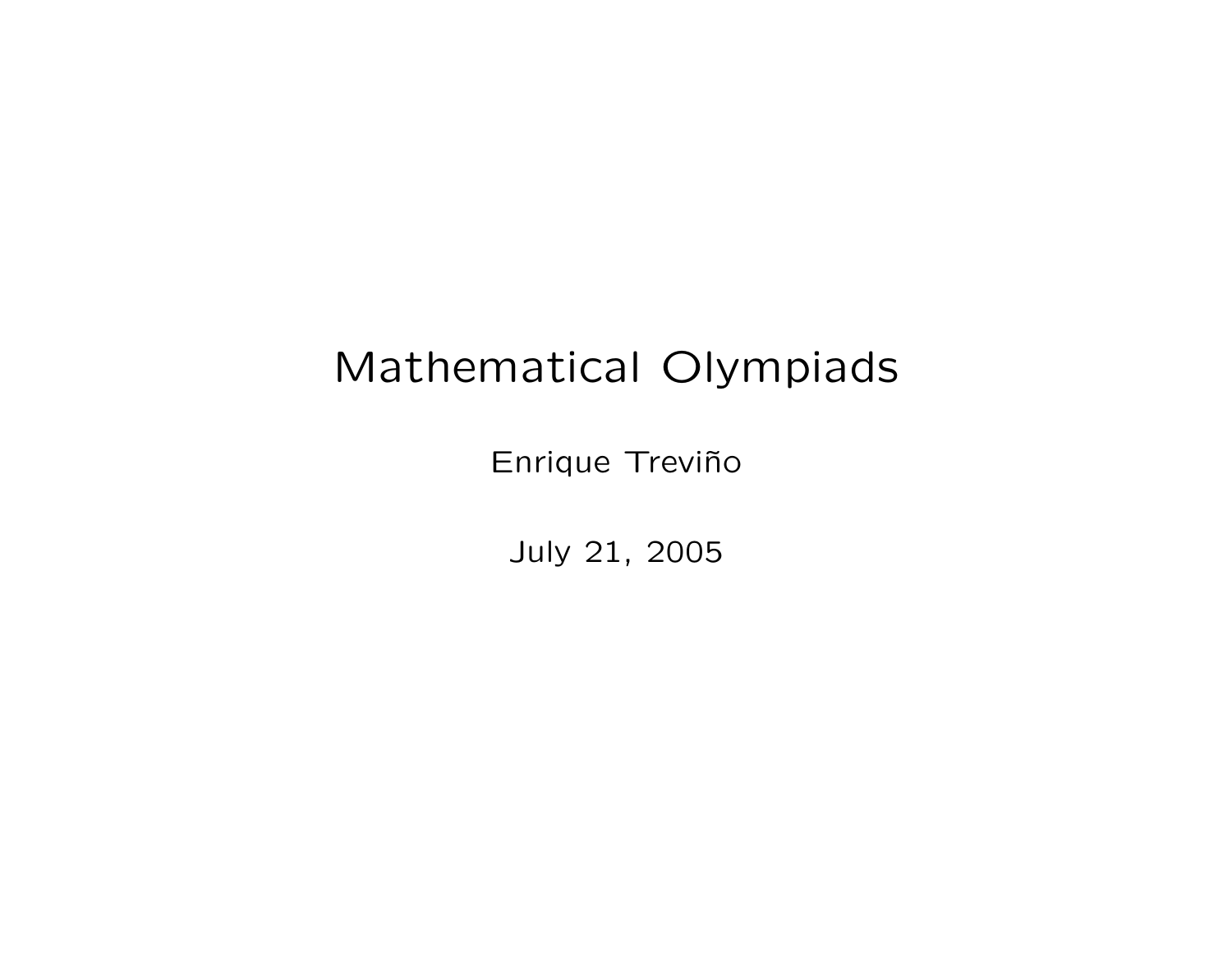# Mathematical Olympiads

- Annual Mathematics competition for High School Students
- First IMO held in Bucharest, Romania in 1959 (insert cheer from Iuli).
- Only Elementary Tools needed for solution of problems.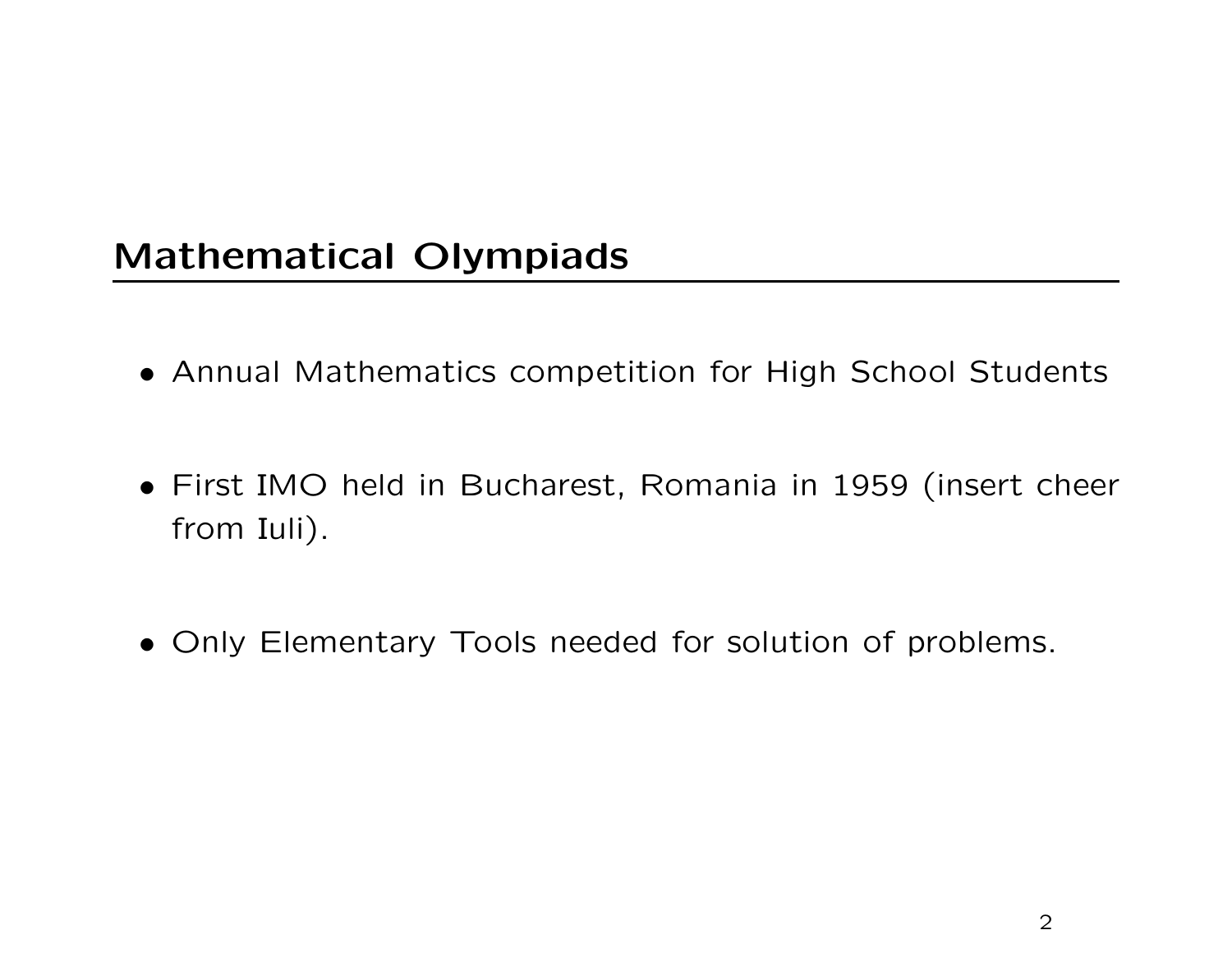# **Objectives**

- To provide opportunities for meetings and contacts among present and future mathematicians and scientists of different countries.
- To stimulate and encourage mathematical excellence among the students and teachers
- To enrich the education and training for research in the mathematical sciences
- To foster unity of interest among all nations. Mathematics, because of its universal nature, is ideally suited for this role.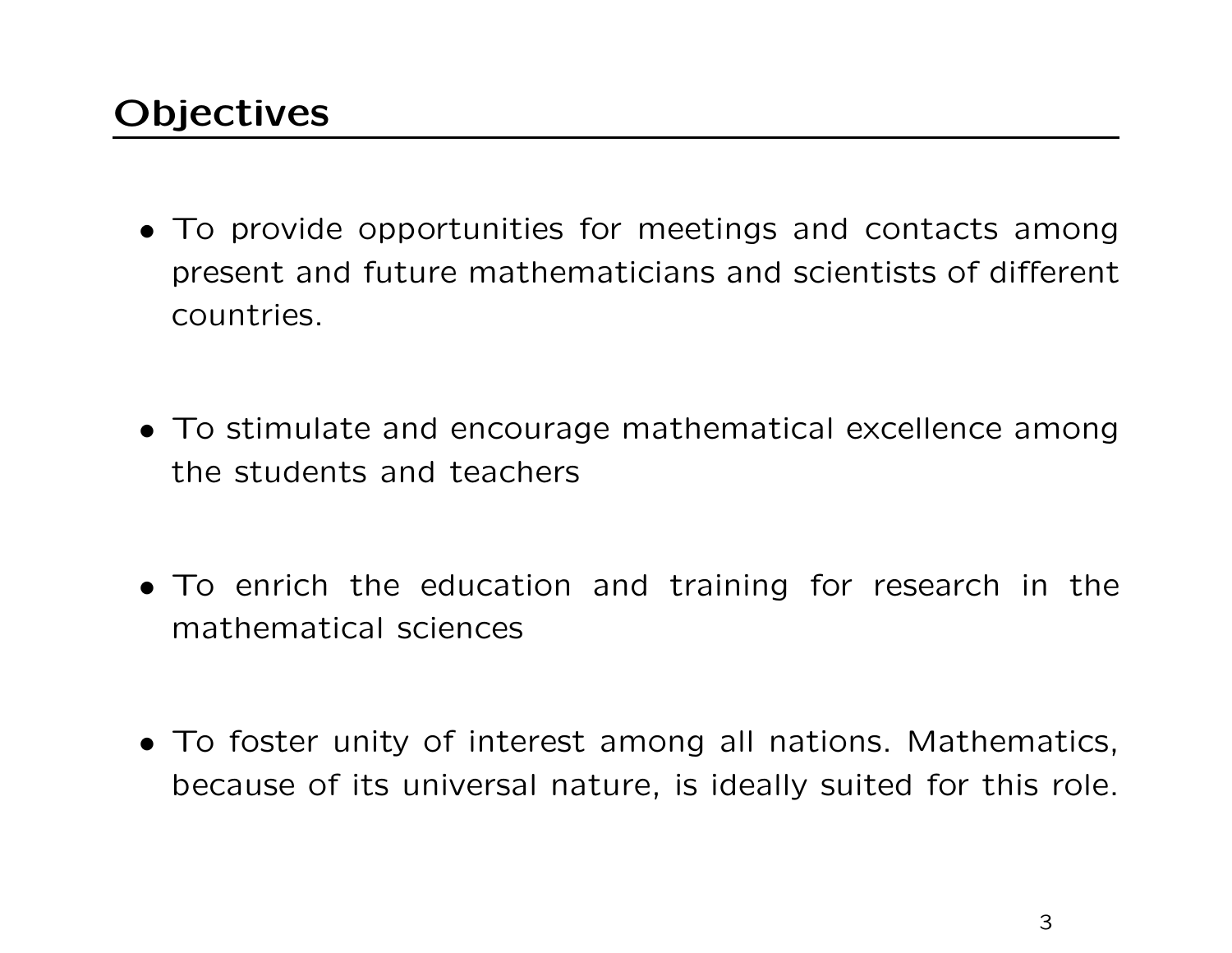#### Test

- Test separated in two days.
- Each day has 3 problems. Students have 4  $\frac{1}{2}$  hours to solve the test.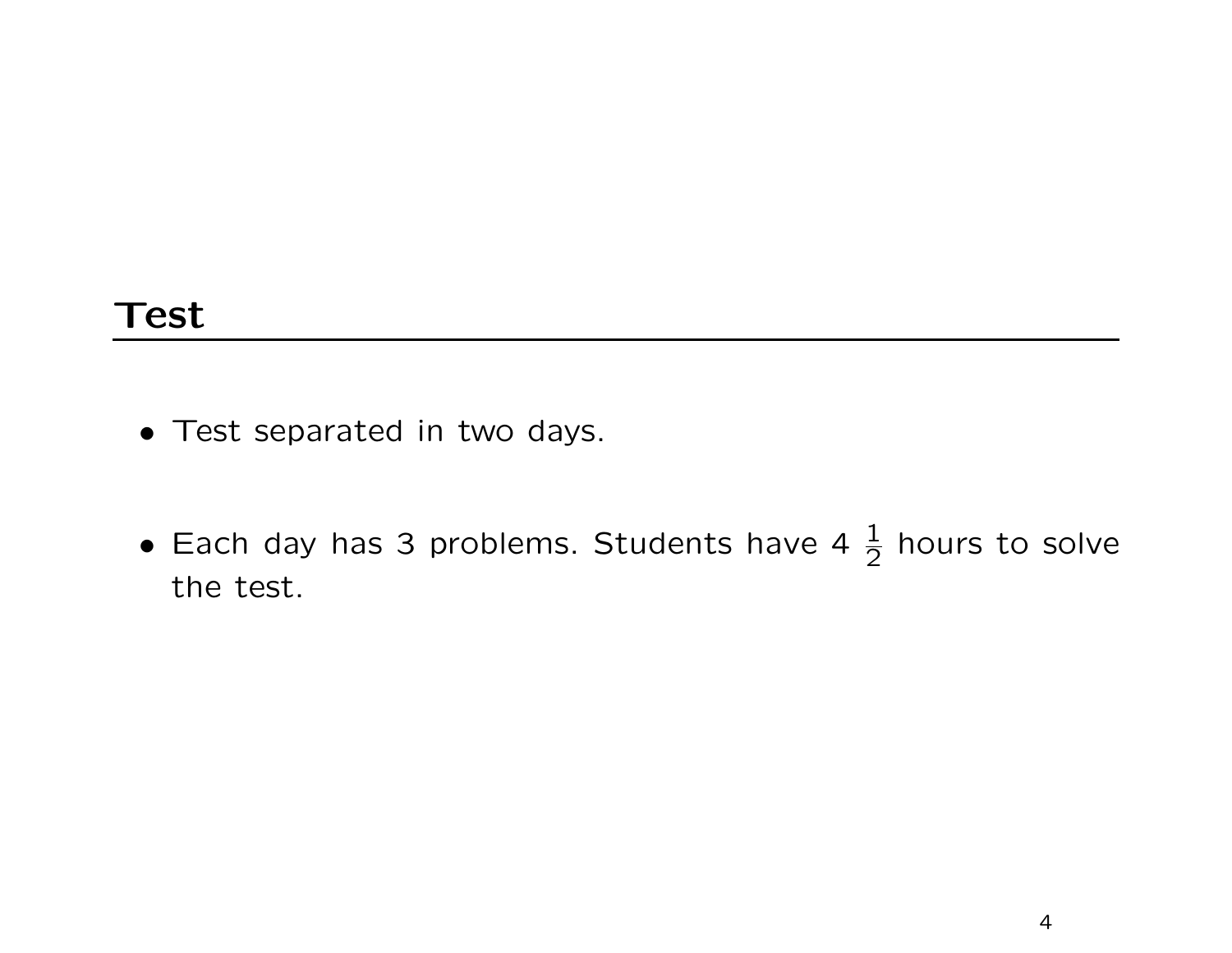### Topics covered

- Number Theory
- Algebra
- Combinatorics
- Geometry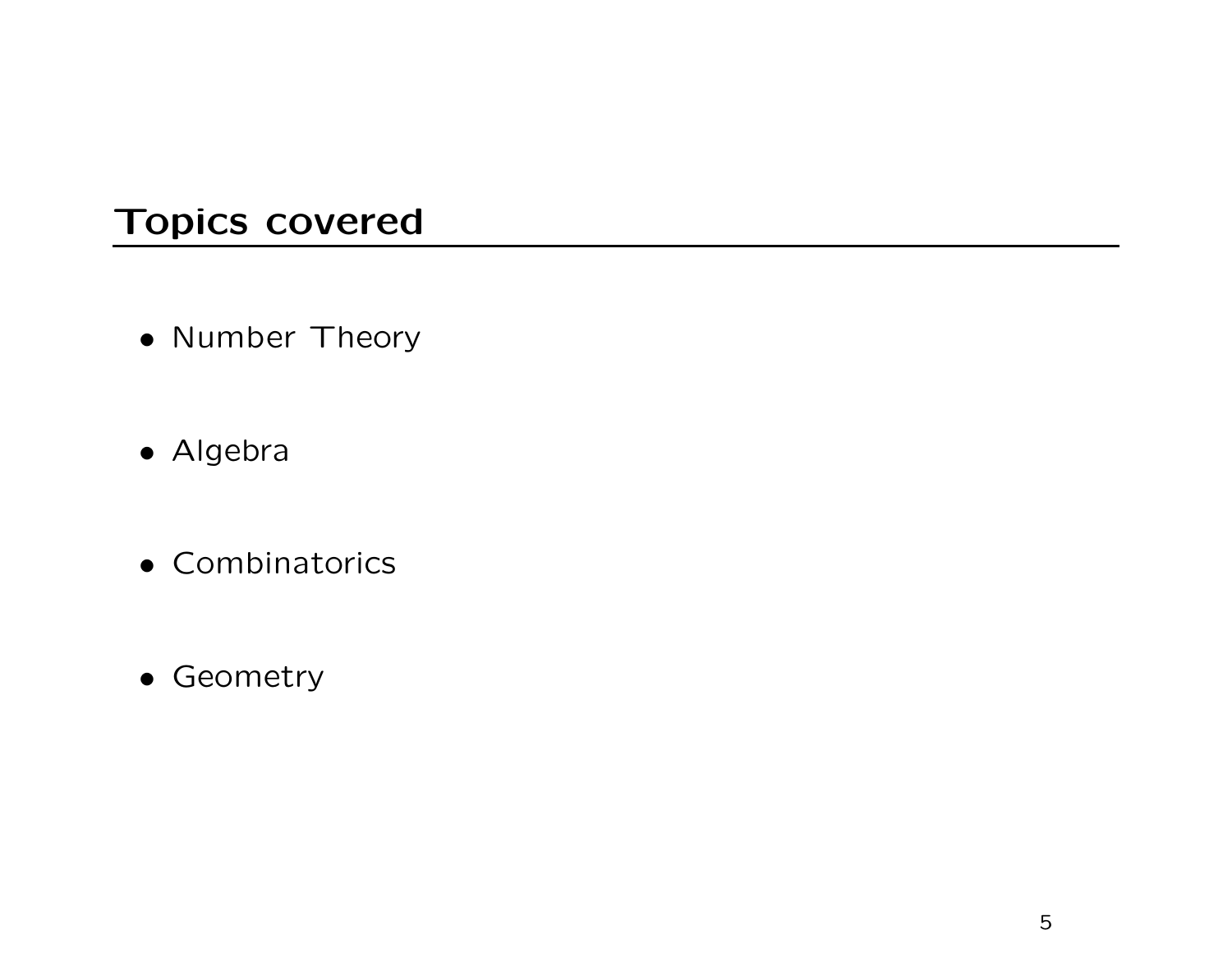### Topics Not Covered

- Calculus
- Complex Numbers\*
- Inversion in geometry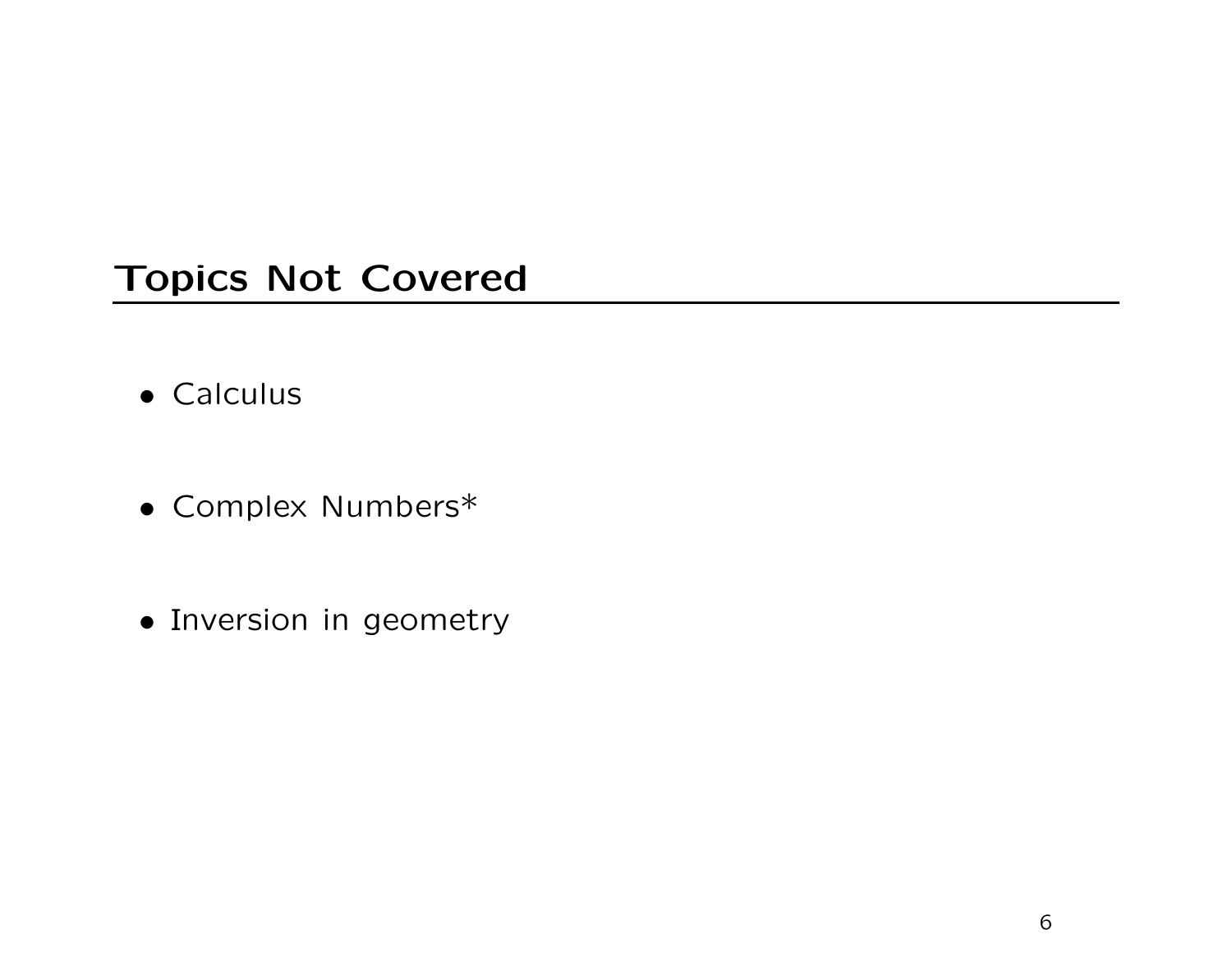## Difficult Problems

The IMO has 6 very difficult questions. Usually the order of dificulty is 1, 4, 2, 5, 3, 6. Where 1,2,3 are problems on the first day and 4,5,6 on the second.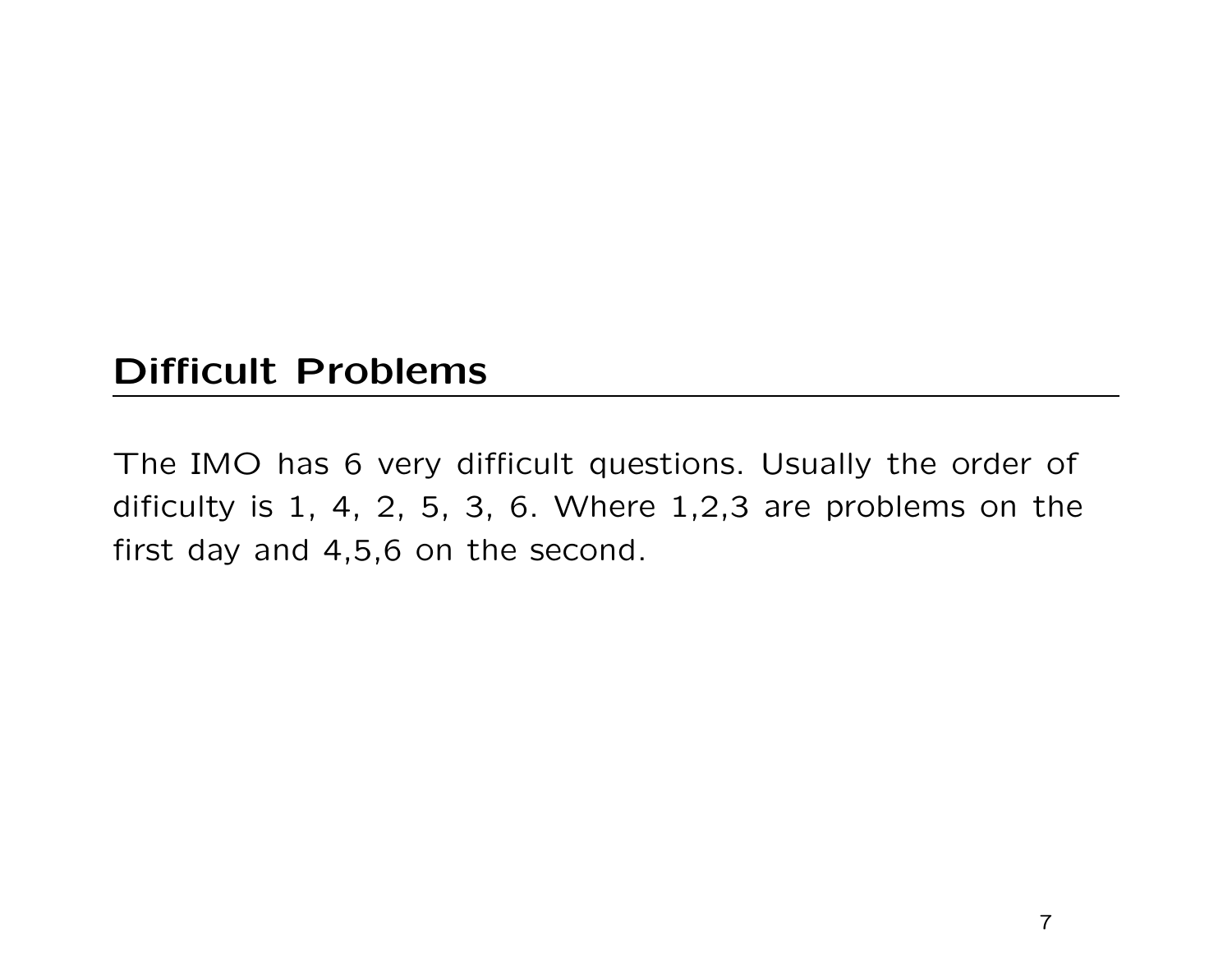#### Who Competes?

- 5 Countries started.
- In 1981 it reached the 5 continents.
- IMO Mexico 2005 had 91 countries.
- Since 1983 each country is represented by 6 students under 20 years of age and that haven't started university studies.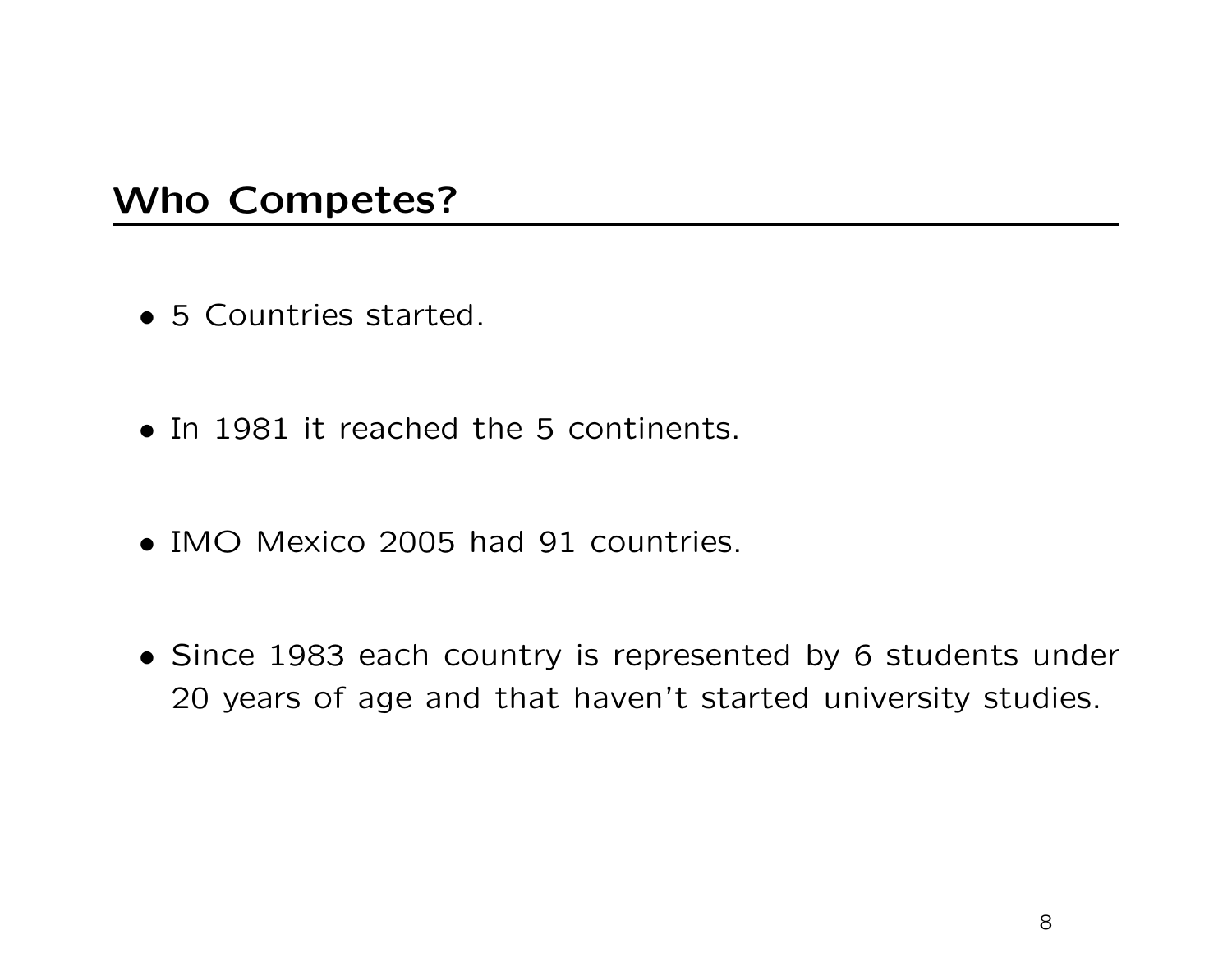### Prizes

- Half the contestants get a medal.
- Gold Medal for the best  $\frac{1}{12}$
- Silver Medal for the next  $\frac{1}{6}$
- Bronze Medal for the next  $\frac{1}{4}$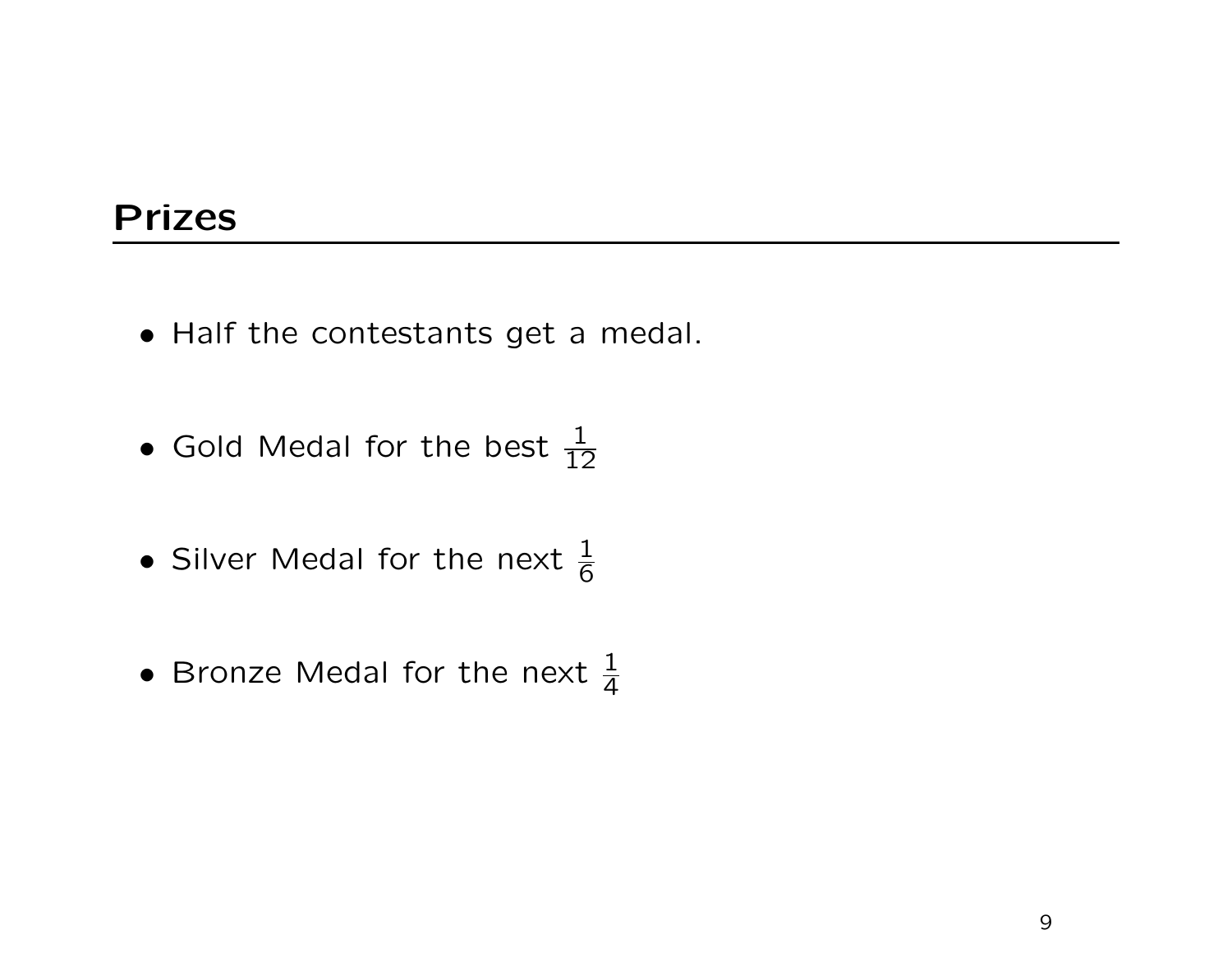#### More Prizes

- There are also awarded honorary mentions for contestants that solve one problem, yet don't get a medal.
- On some occasions a solution is worthy of being awarded 'Creative Solution'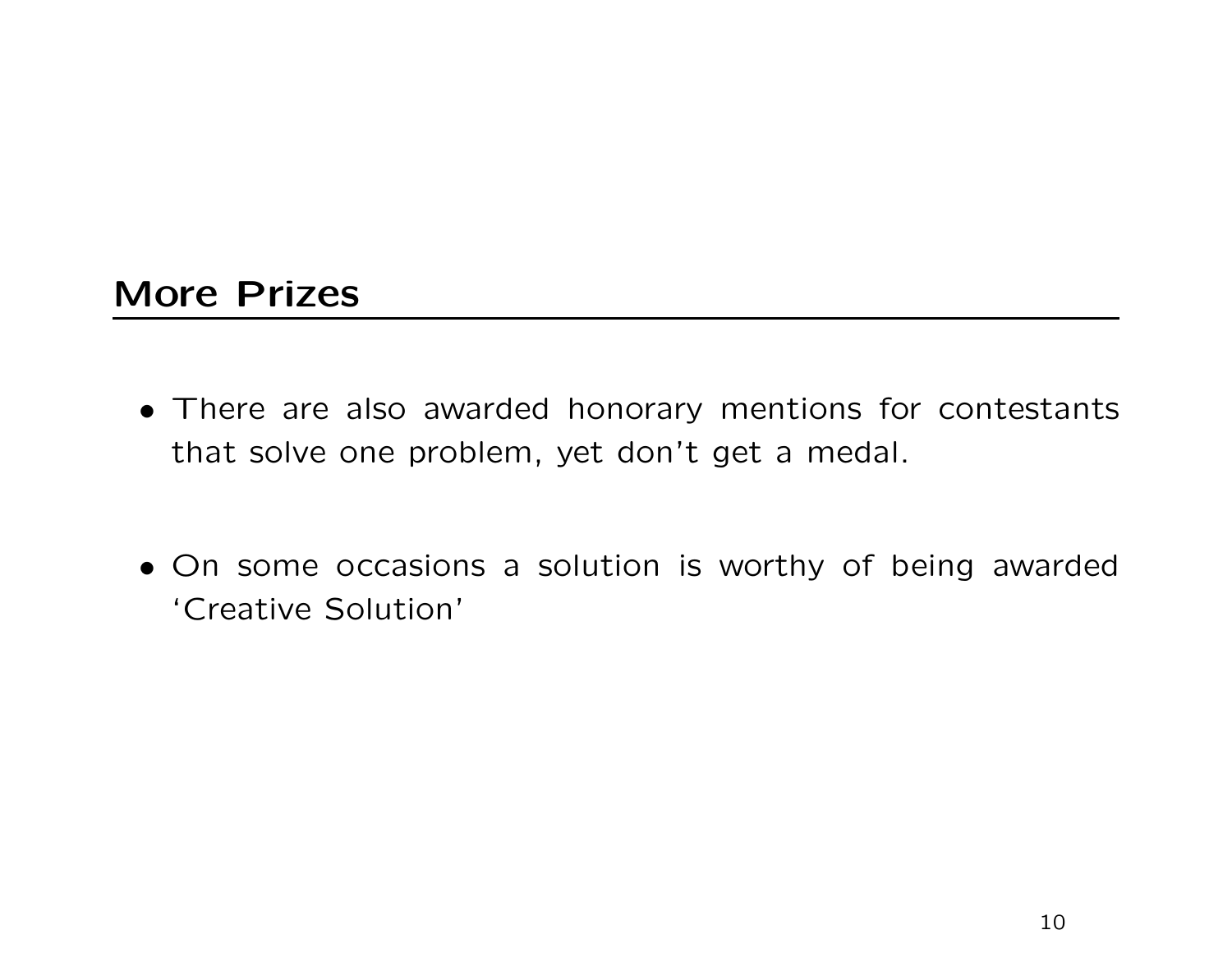#### Example of Creative Solution

Problem 3 of IMO Mexico 2005 (July 13, 2005):

Let  $x, y, z \in \mathbf{R}_{0}$  and  $xyz \geq 1$ . Prove that

$$
\frac{x^5 - x^2}{x^5 + y^2 + z^2} + \frac{y^5 - y^2}{x^2 + y^5 + z^2} + \frac{z^5 - z^2}{x^2 + y^2 + z^5} \ge 0
$$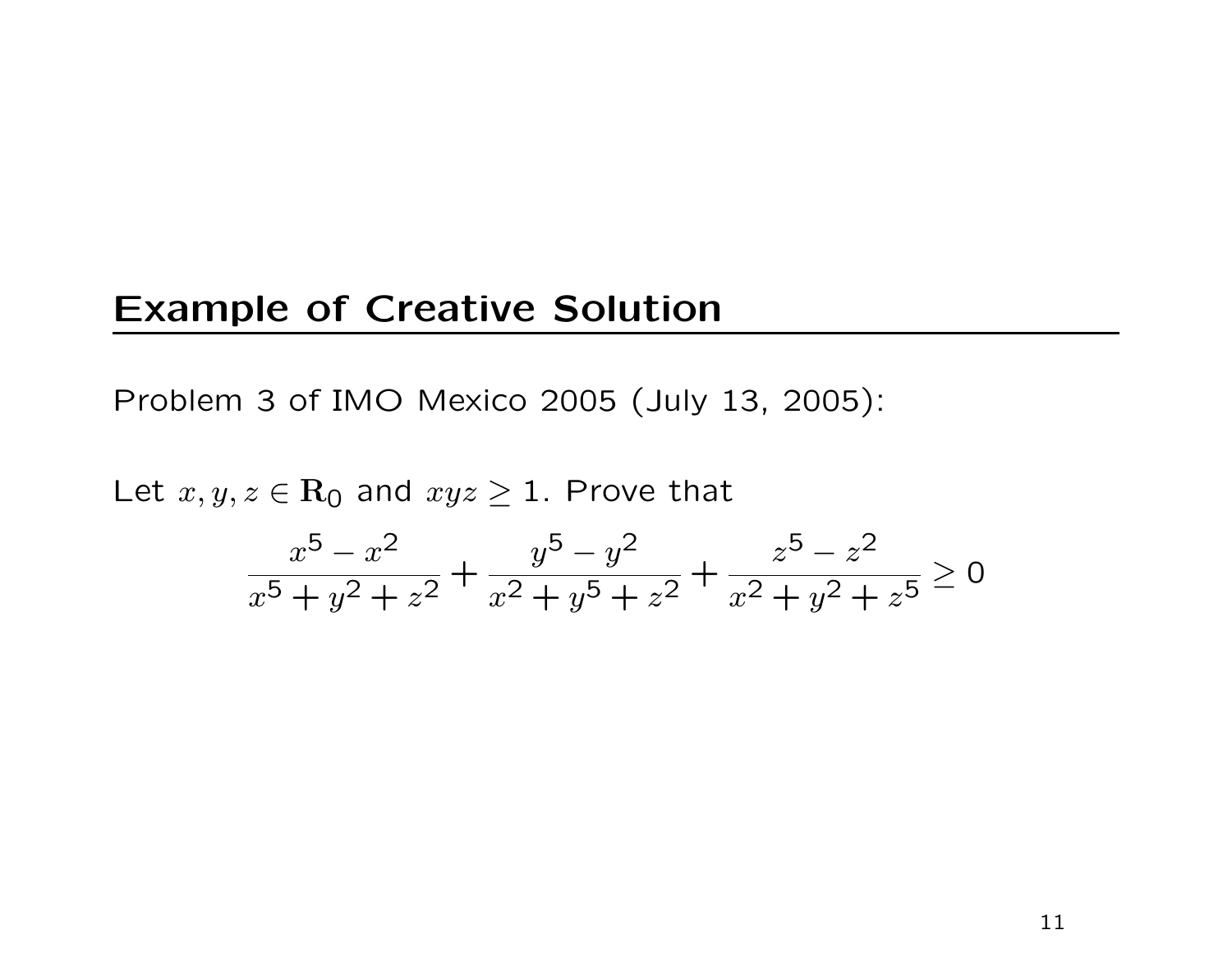# Solution

Proof.

$$
\frac{x^5 - x^2}{x^5 + y^2 + z^2} - \frac{x^5 - x^2}{x^3(x^2 + y^2 + z^2)} = \frac{(x^3 - 1)^2 x^2 (y^2 + z^2)}{x^3 (x^2 + y^2 + z^2)(x^5 + y^2 + z^2)} \ge 0
$$
  
Therefore

$$
\sum \frac{x^5 - x^2}{x^5 + y^2 + z^2} \ge \sum \frac{x^5 - x^2}{x^3(x^2 + y^2 + z^2)} = \frac{1}{x^2 + y^2 + z^2} \sum (x^2 - \frac{1}{x}) \ge
$$

$$
\geq \frac{1}{x^2 + y^2 + z^2} \sum (x^2 - yz) \geq 0
$$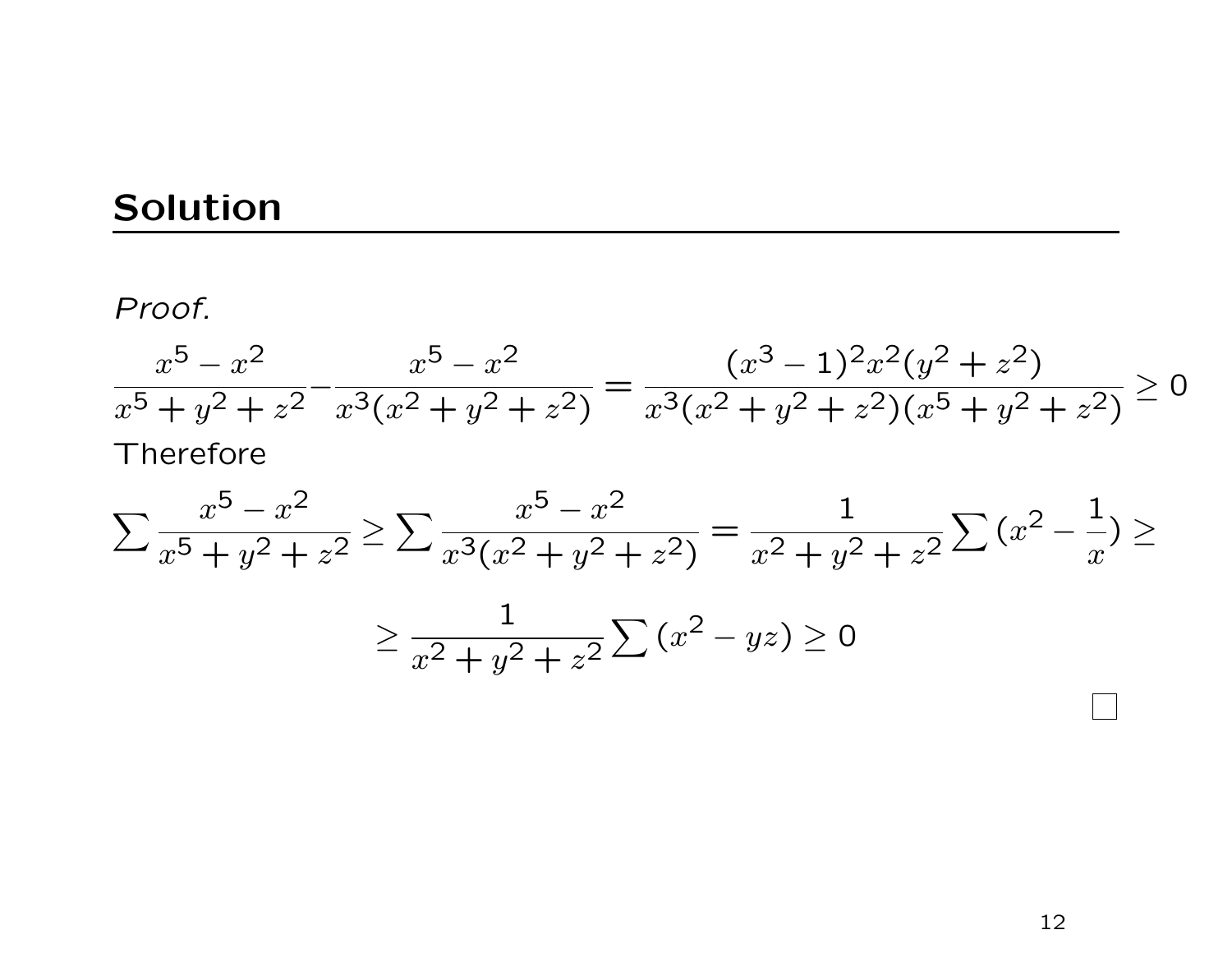- Timothy Gowers, Gold Medal, UK; IMO USA 1981. Fields Medal in 1998.
- Alexander Razborov, Gold Medal, USSR; IMO UK 1979. Nevanlinna Prize in 1990.
- Richard Borcherds, Silver Medal, UK; IMO Yugoslavia 1977. Fields Medal 1998.
- Peter Shor, Silver Medal, USA; IMO Yugoslavia 1977. Nevanlinna Prize 1998.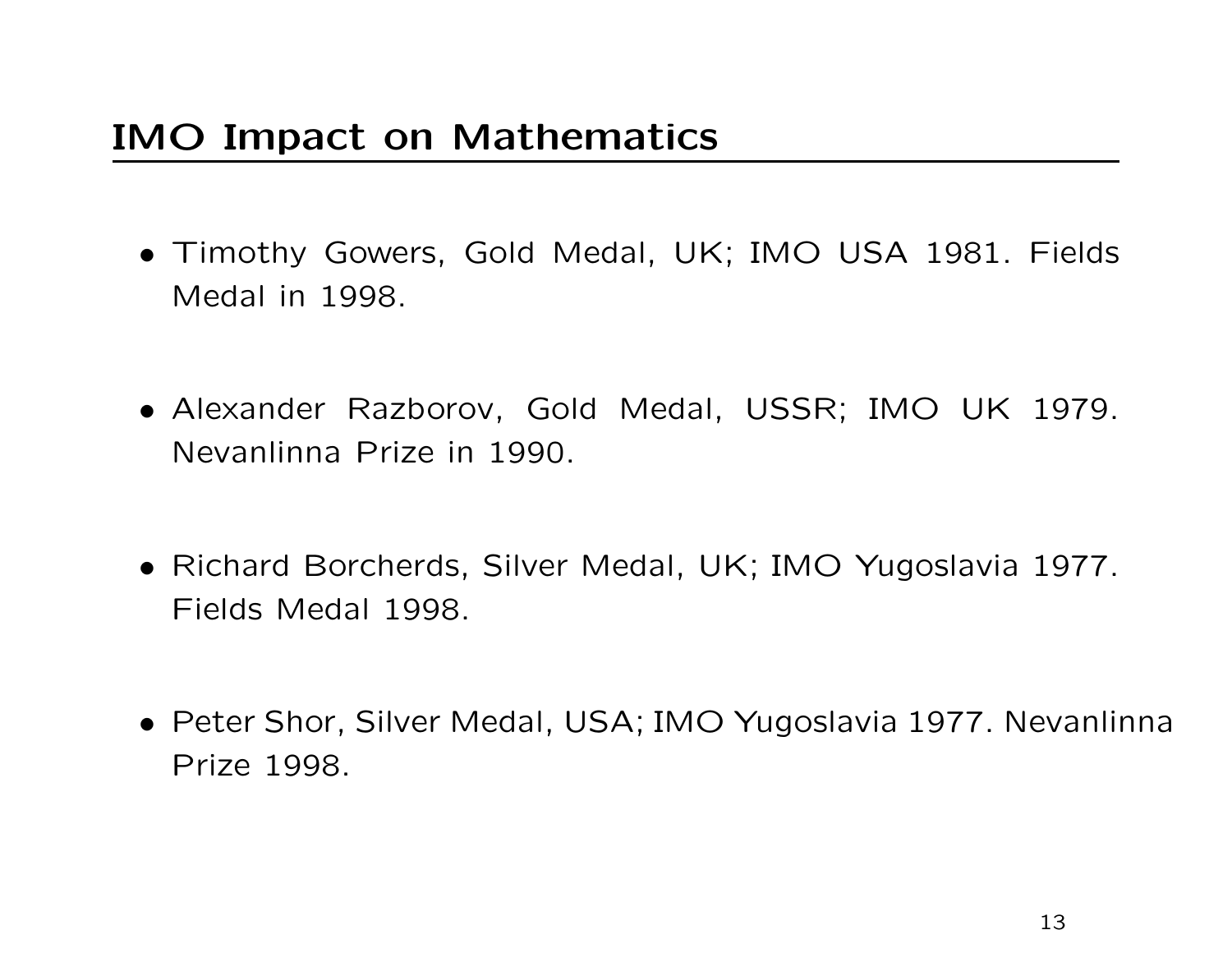- Jean-Christof Yoccoz, Gold Medal, France; IMO E.Germany 1974. Fields Medal 1994.
- Vladimir Drinfel'd, Gold Medal, USSR; IMO Romania, 1969. Fields Medal 1990.
- Grigorig Margulis, Silver Medal USSR; IMO Czechoslovakia 1962. Fields Medal 1983.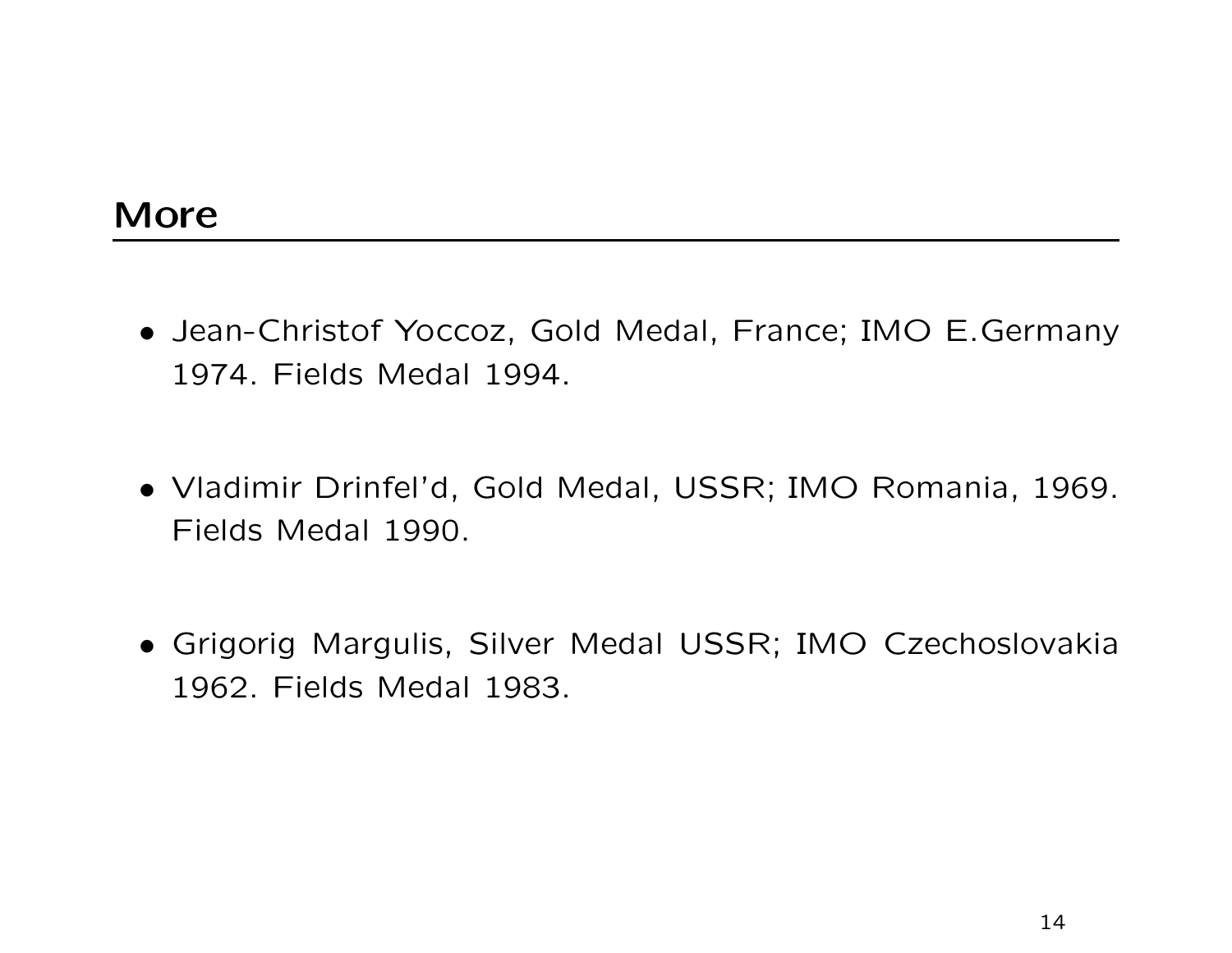## Procedures

- Short-List of Problems
- Selection of Test
- Test
- Grading
- Coordinating
- Medal Cutoffs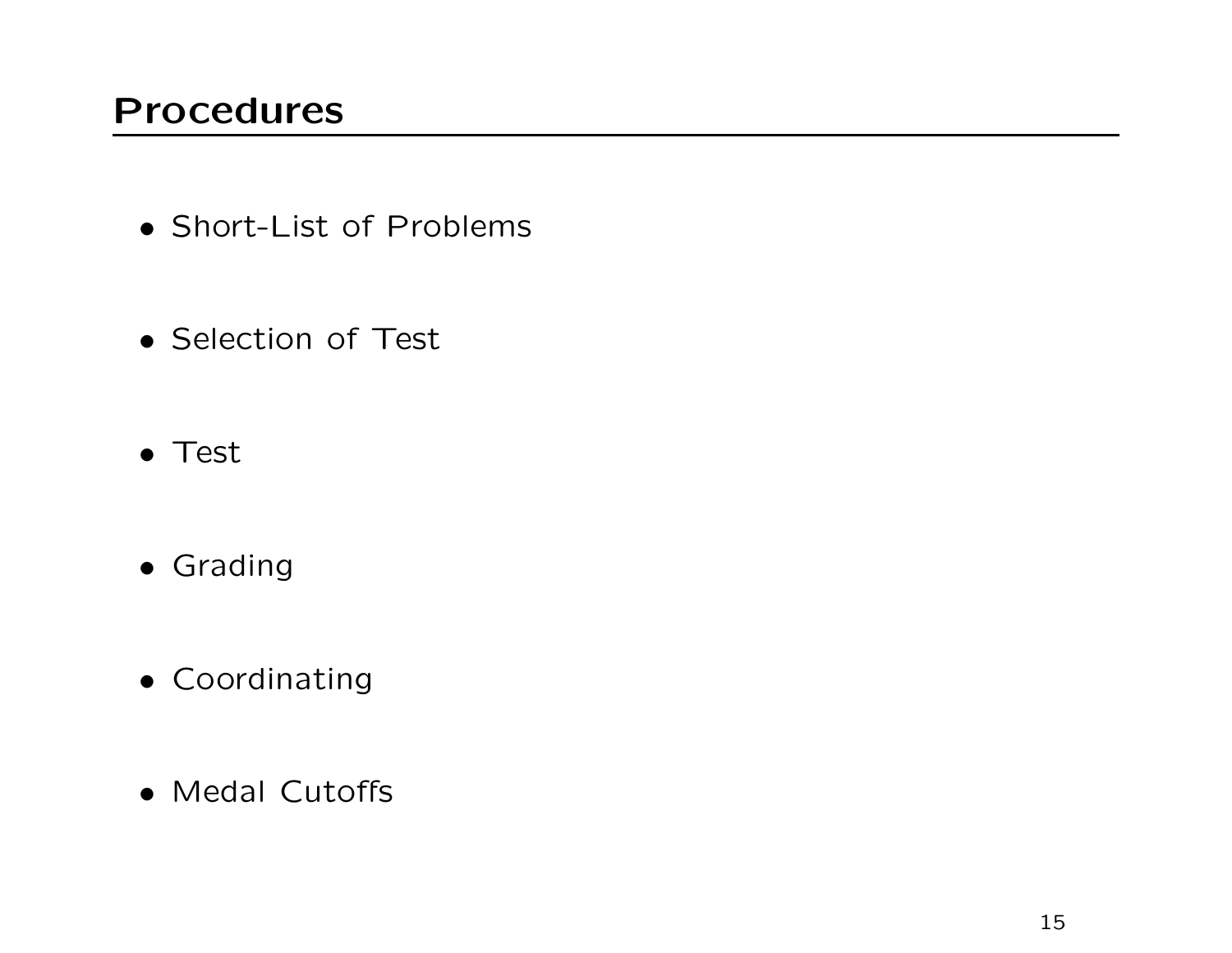# Mexican Mathematical Olympiad (OMM)

- Started in 1987.
- Selects representatives for Mexico in the IMO.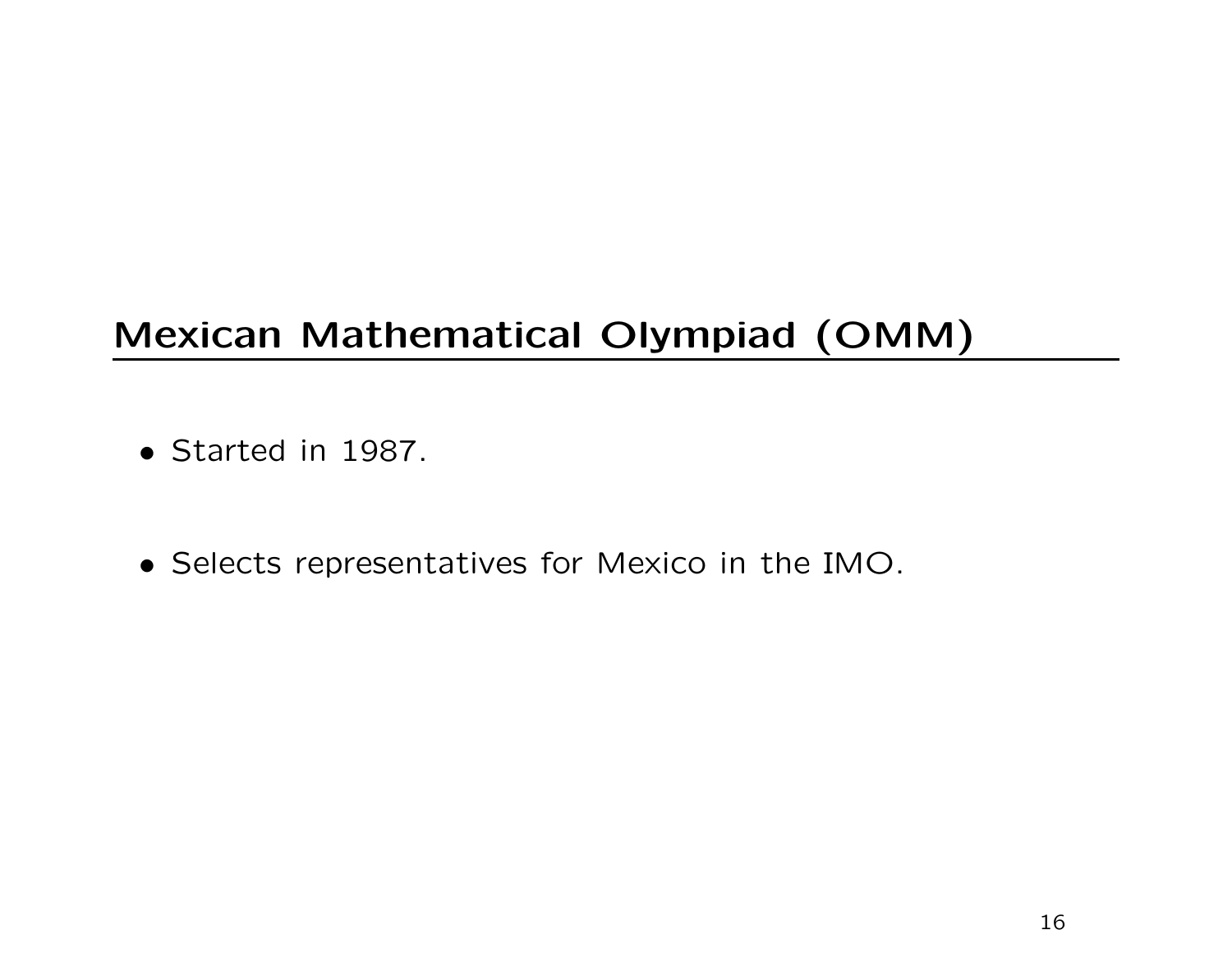# Sample Problem from an OMM

Problem 6 of XV Mexican Mathematical Olympiad, November 2001.

A collector of rare coins has coins of denominations  $1, 2, \ldots, n$ (several coins for each denomination). He wishes to put the coins into 5 boxes so that:

(1) in each box there is at most one coin of each denomination;

(2) each box has the same number of coins and the same denomination total;

(3) any two boxes contain all the denominations;

(4) no denomination is in all 5 boxes.

For which n is this possible?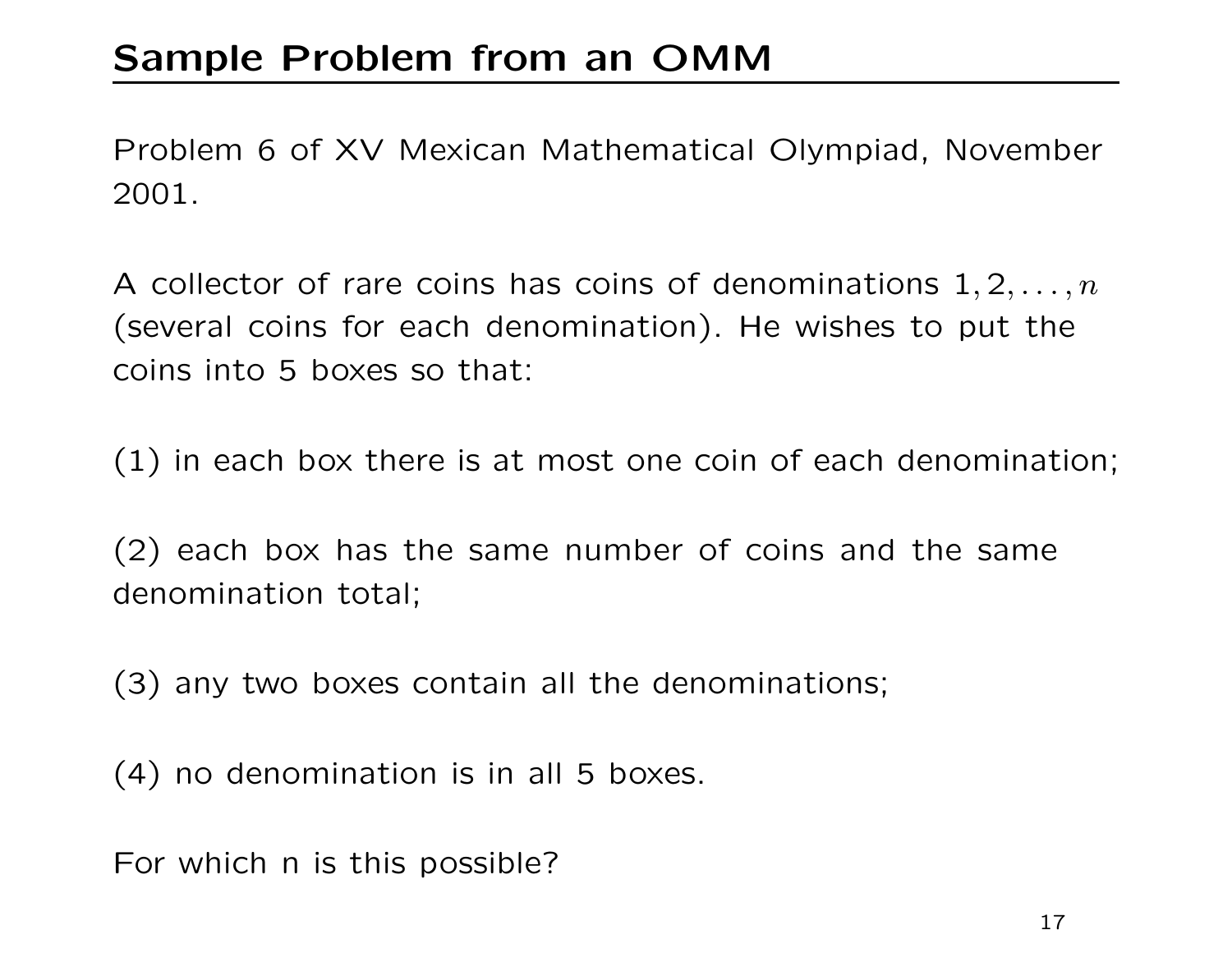### Road to the IMO in Mexico

- Be top 16 in the Mexican Mathematical Olympiad (OMM) held in November.
- Every month from December to May there is a week of lectures with selection exams.
- 5 selection tests in May
- Make the team and 2 more weeks of training.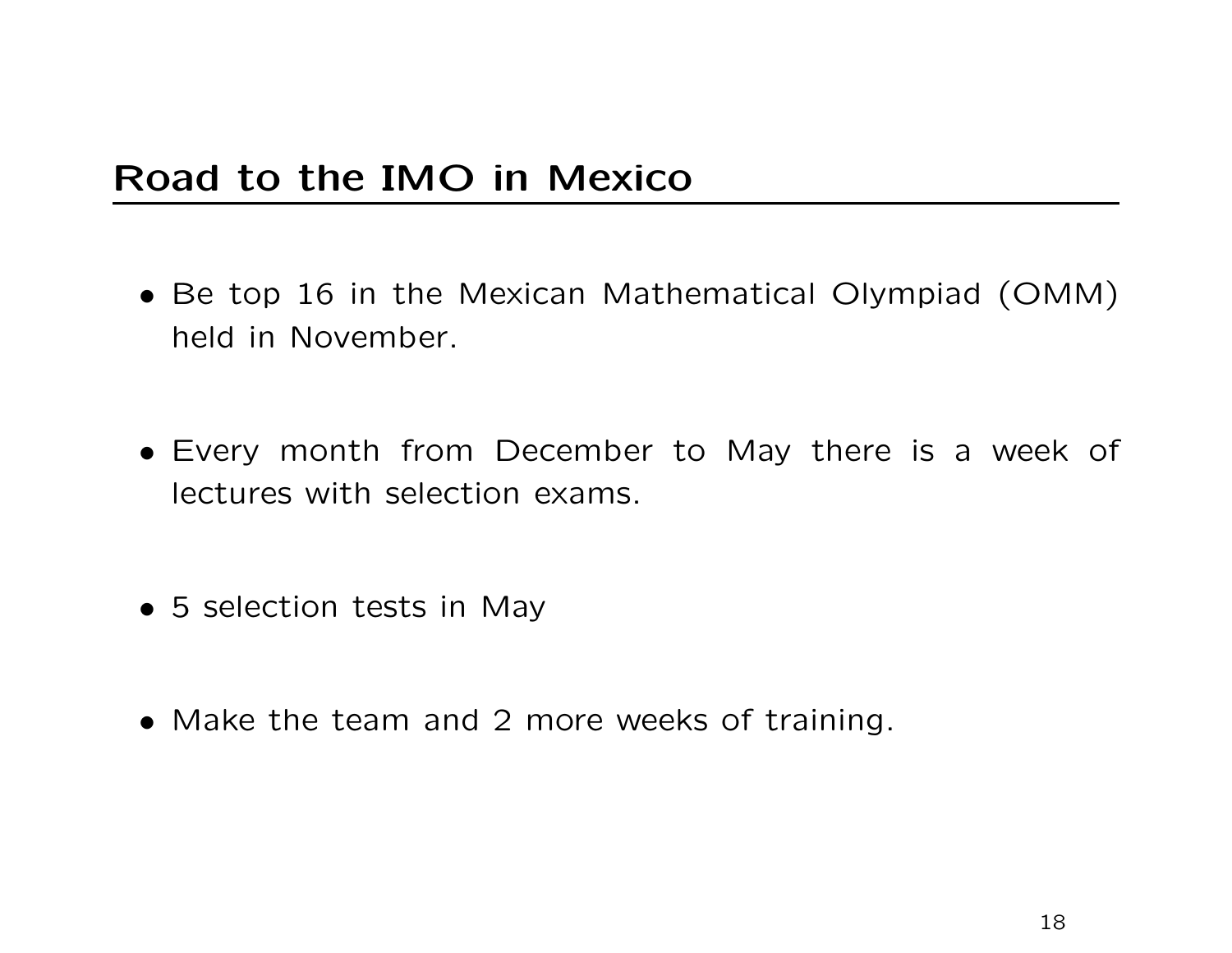# Chihuahua Mathematical Olympiad

- Started in 1989.
- Top 3 State in the nation in the history of the olympiad.
- Selects 6 students for the Mexican Mathematical Olympiad.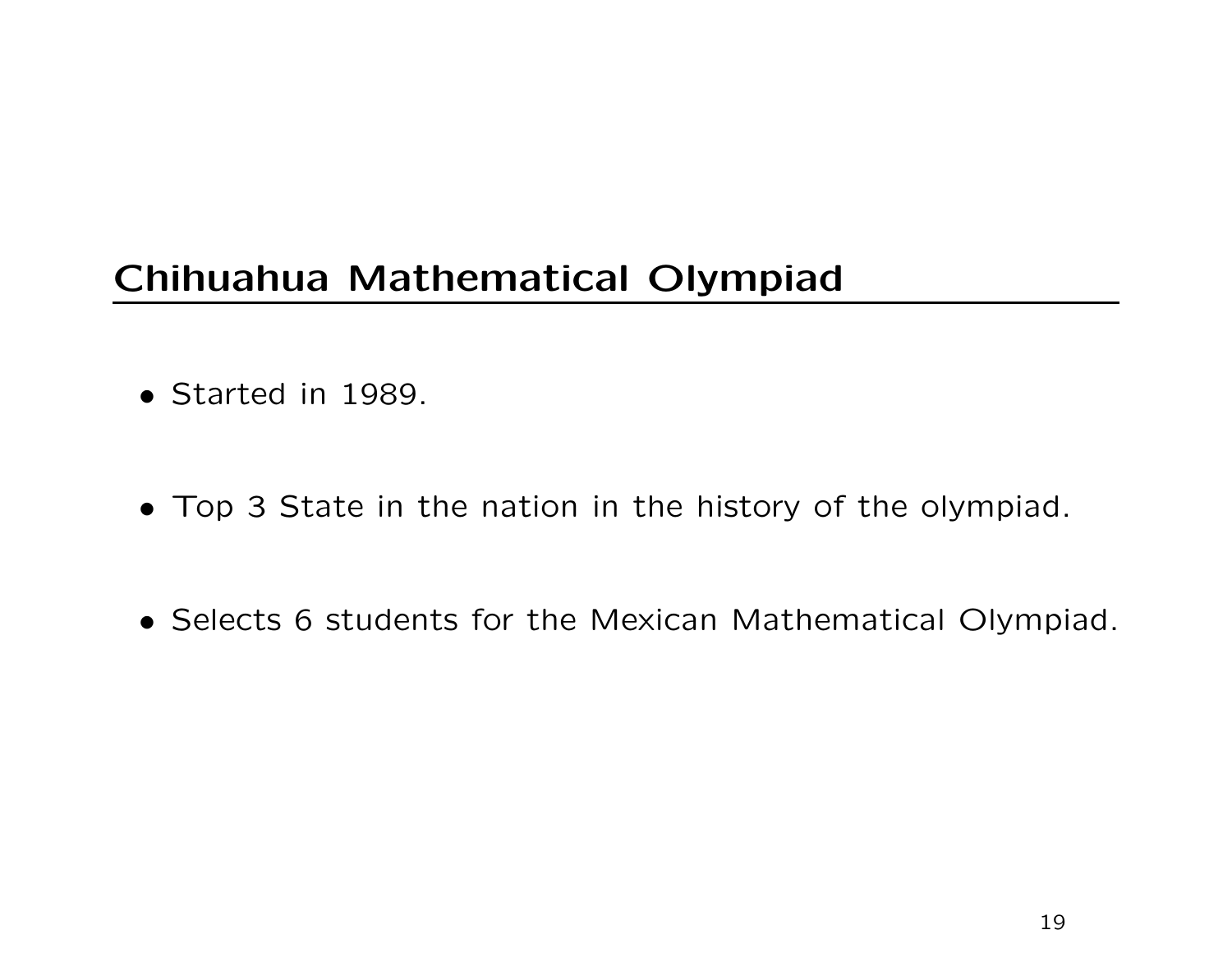# Road to the OMM from Chihuahua

- Be top 20 in the State.
- Be top 6 in 5 selection tests
- 1 week intensive training prior to the OMM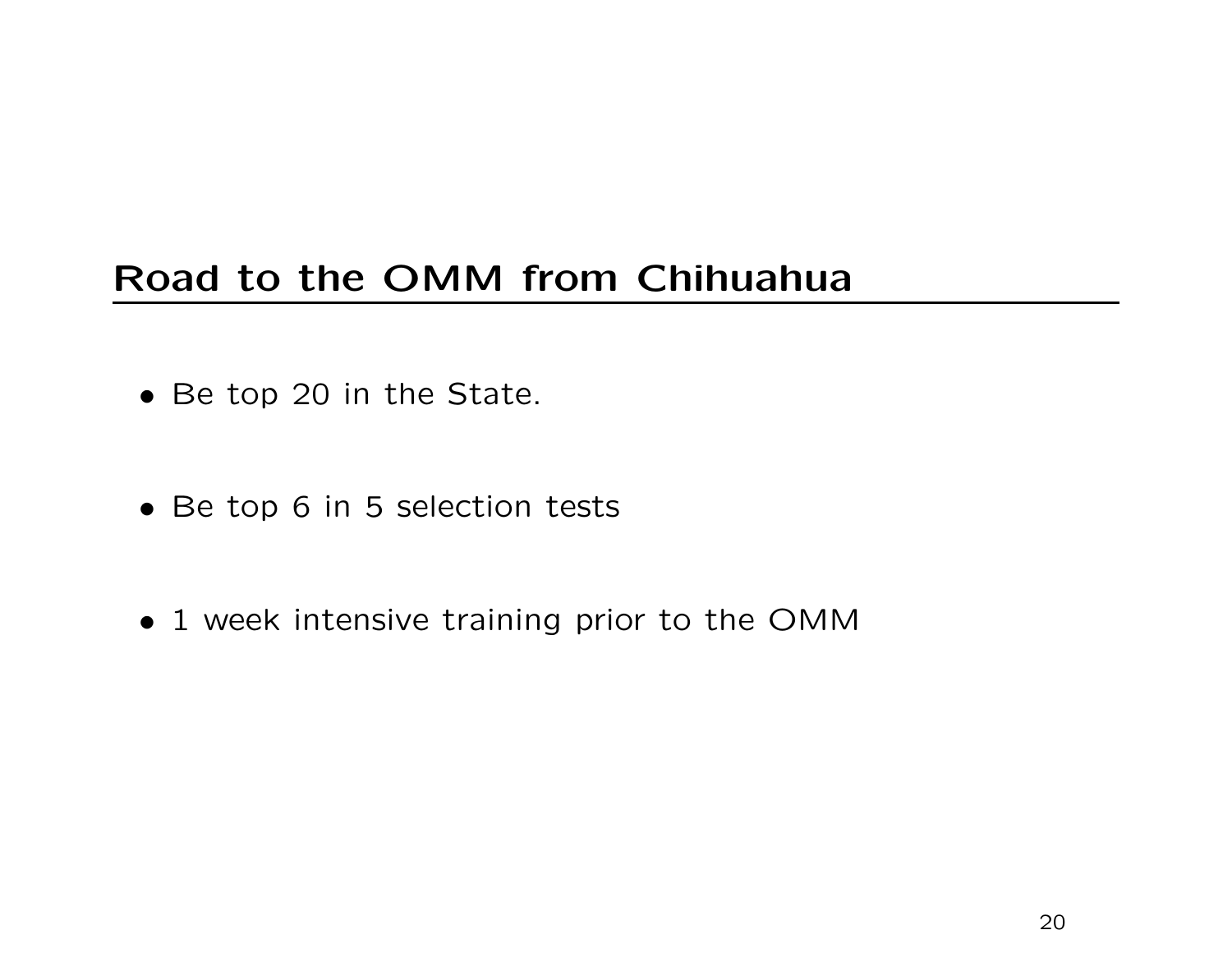# Evolution

The organization has evolved with time having much better prepared lecturers and different ways of selecting the representatives of the state.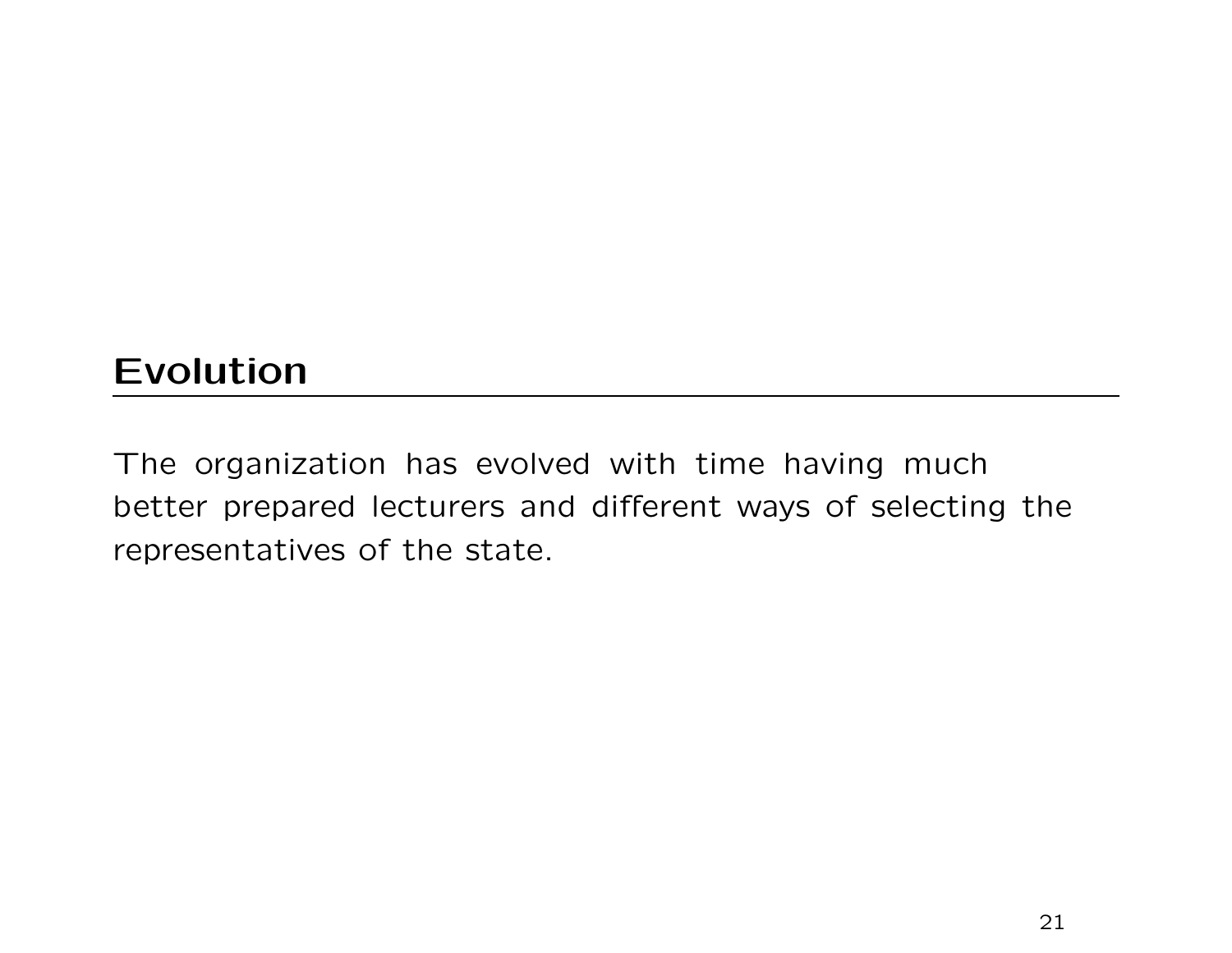## Why do people care about this?

The quest for a solution is always fun, and there are few things more rewarding than a solution of a nice problem. The Olympiad has a very noble cause and it attracts many of us how want to learn.

I train young students now, because I want them to experience the joy of solving a problem and because I know that my lectures and the event can help them have new perspectives on mathematics and on life.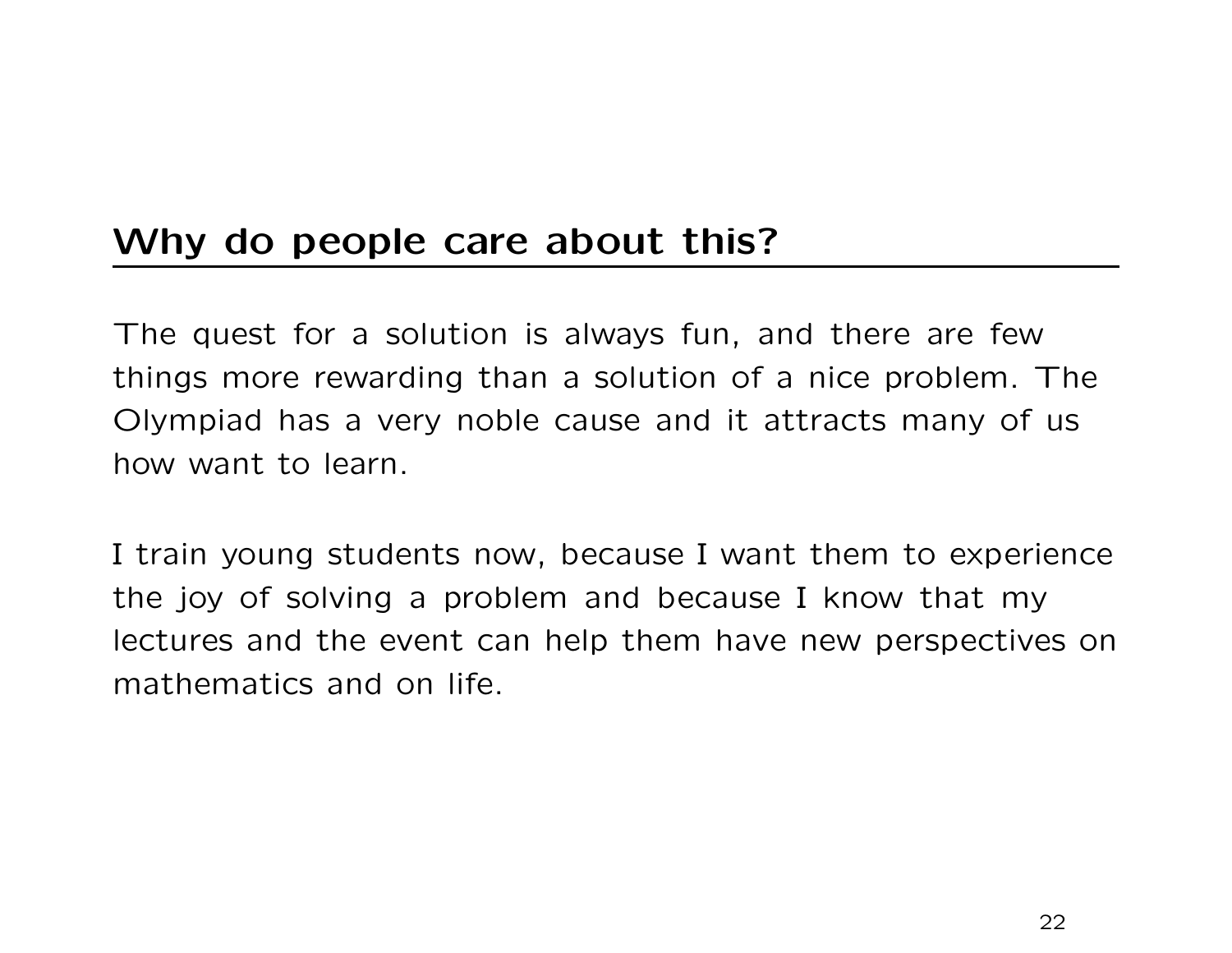## My Problem

I invented this problem for the Chihuahua Mathematical Olympiad in 2003:

Let  $A$  be a 21-sided regular polygon. How many isosceles triangles are formed by taking 3 vertices from A.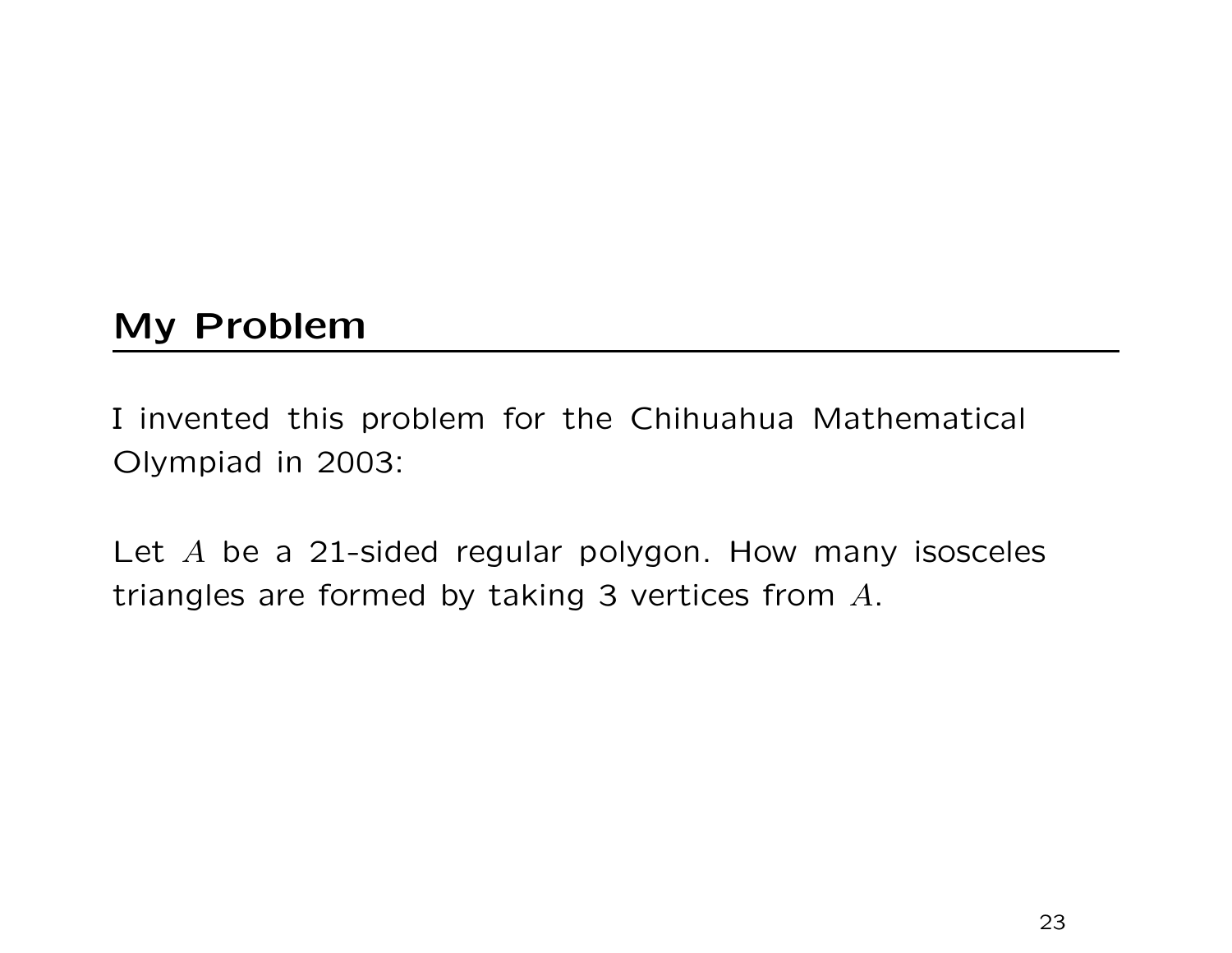# Experience on IMO Mexico 2005

Hear me talk.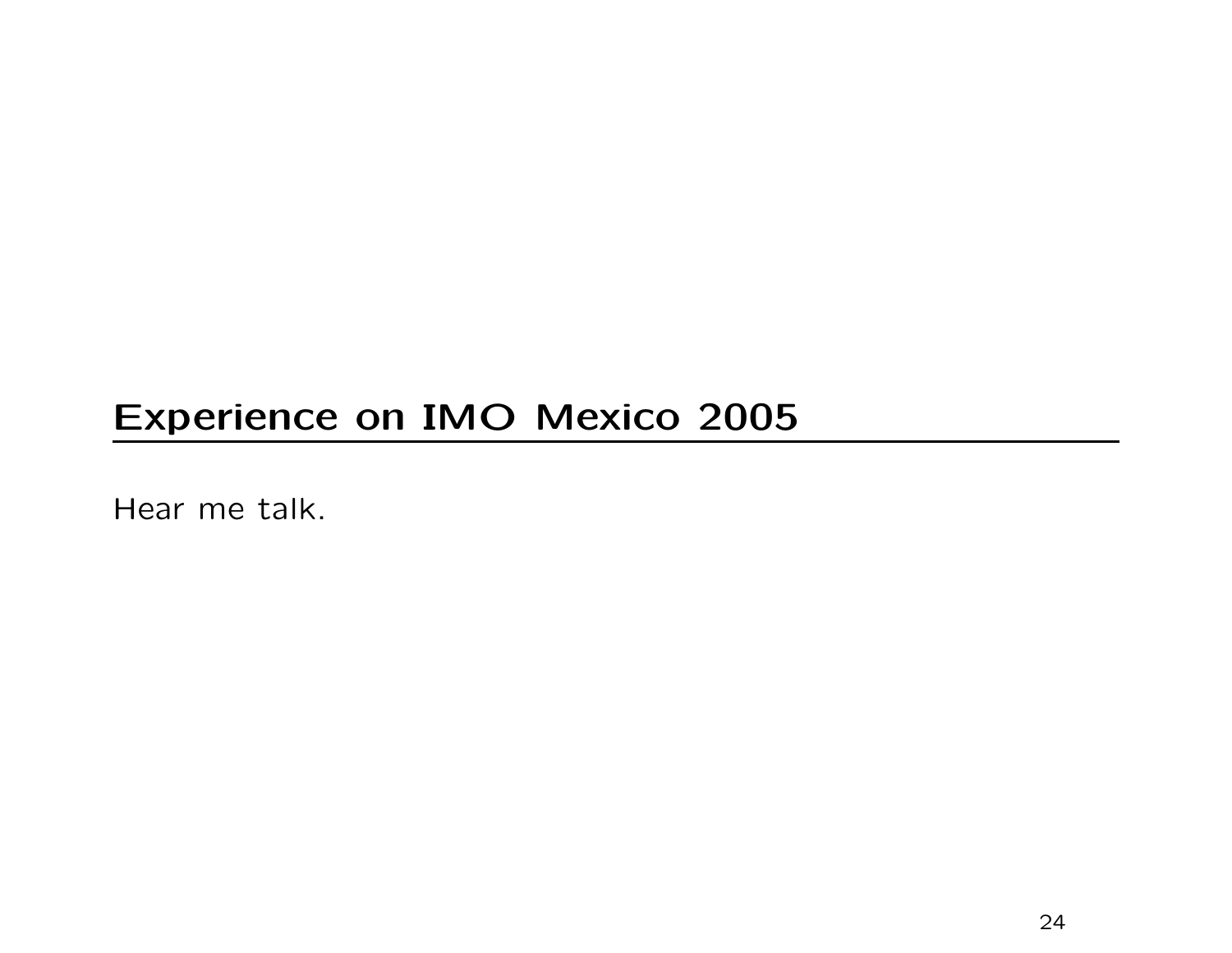## Impact on my Life

- Discovery of the magic of mathematics.
- Getting to know interesting people around the nation.
- Opened some doors to enter selective programs (like this REU).
- Got me motivated into learning more and to try to pass this feeling towards more youngsters.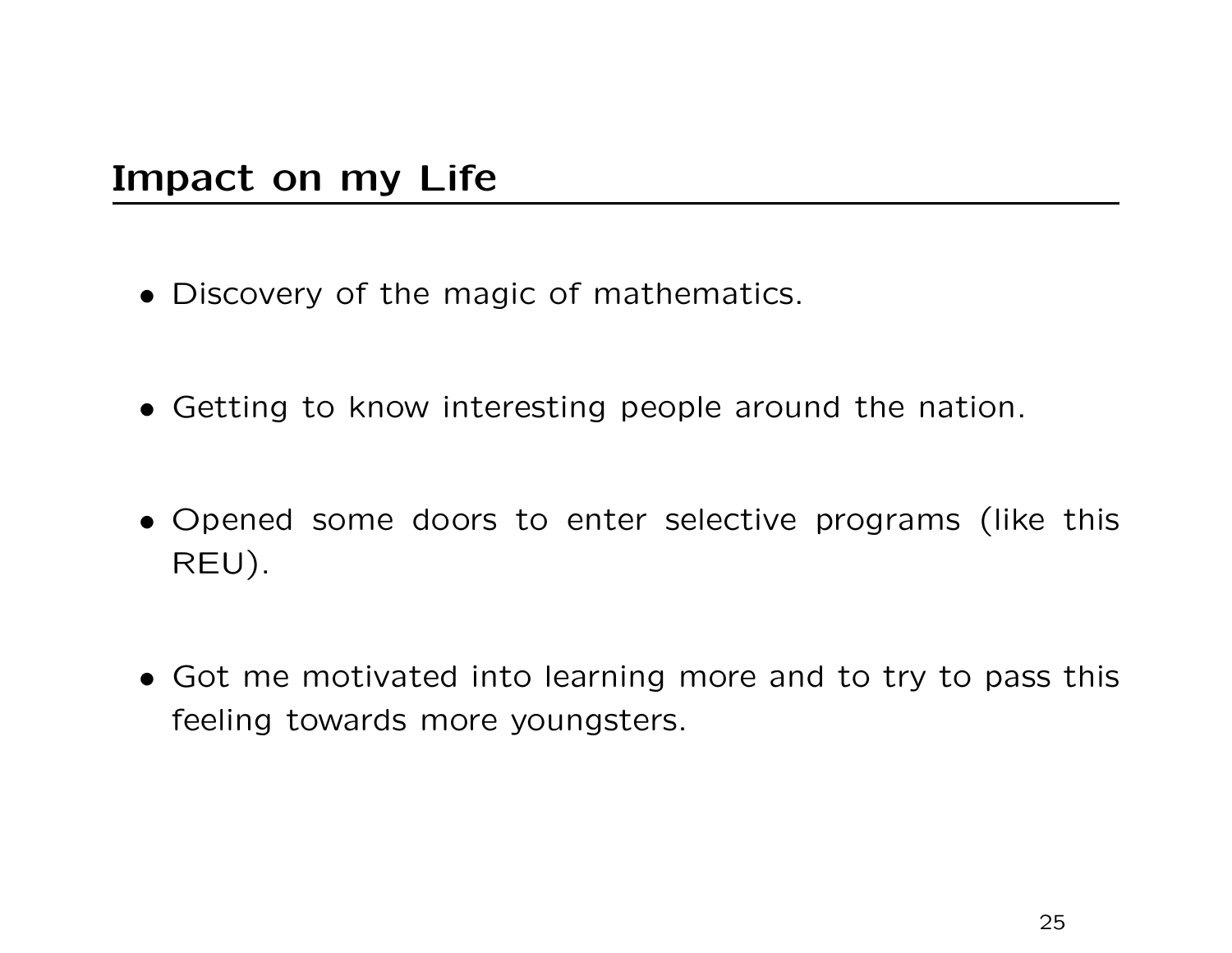#### Favorite Problem

Problem 6 from an argentinian selection test to pick members for the ' XI Olimpiada Matematica del Cono Sur 2000'

Let  $P: N \Rightarrow N$  be a function such that  $P(1) = 1$ ,  $P(2) = 2$  and  $P(n) = P(n-1) + P(|\frac{n}{2})$  $\frac{n}{2}$ ]).

Prove there exists  $N > 2000$  such that  $7|P(N)$